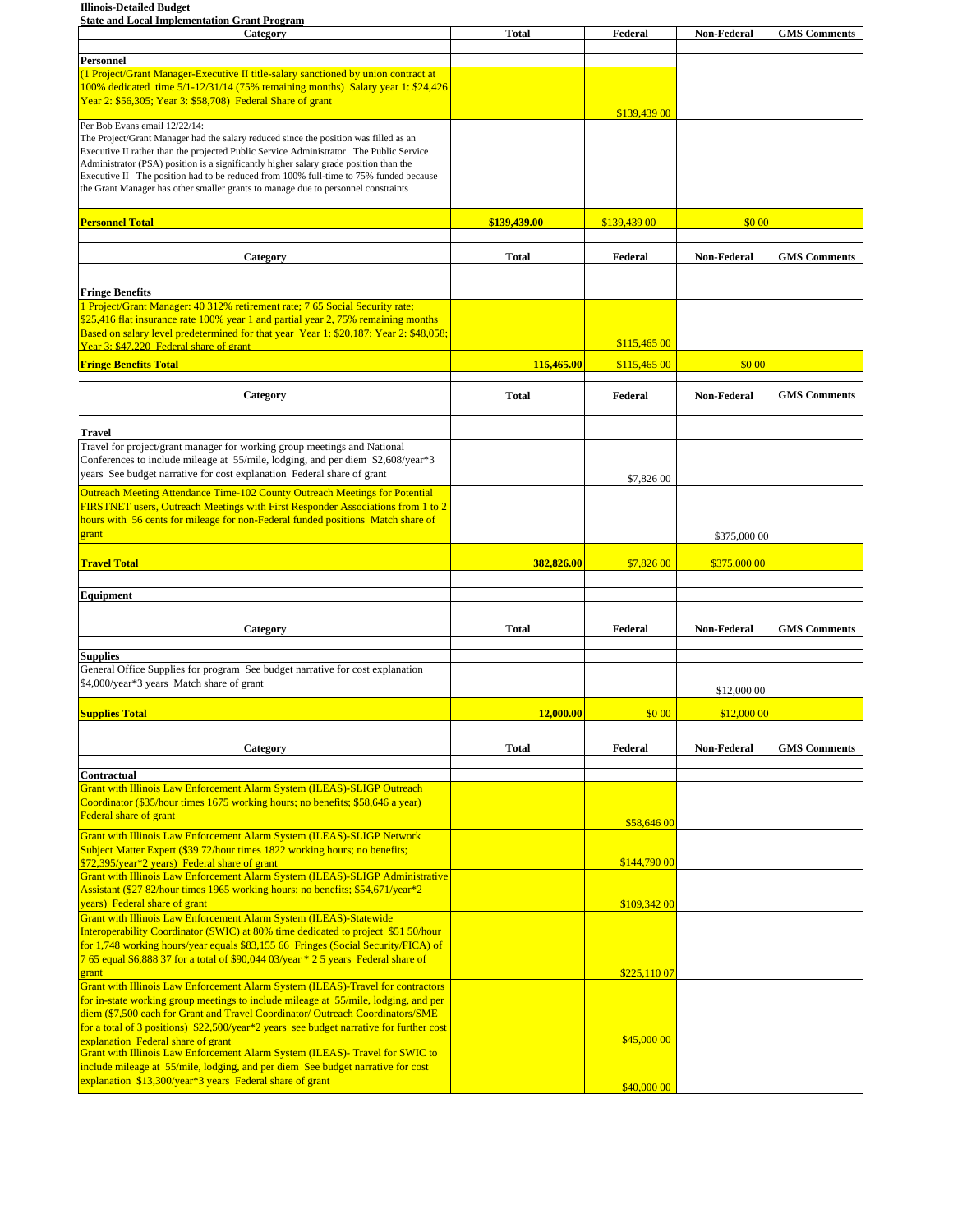| Grant with Illinois Law Enforement Alarm System (ILEAS)-Illinois SLIGP Statewid                                                                                                                            |              |                |                    |                     |
|------------------------------------------------------------------------------------------------------------------------------------------------------------------------------------------------------------|--------------|----------------|--------------------|---------------------|
| Conferences Fidiuciary agent to create a contractual obligation with 3 hotels<br>(vendor) 1,000 individuals for 3 seperate 1 day sessions will be in attendance                                            |              |                |                    |                     |
| \$60,000 (705 rooms for one night); \$5,500 on breakfast (\$5 50/person); \$8,000 on                                                                                                                       |              |                |                    |                     |
| lunch (\$8 00/person); \$1,500 for audio visual needs Federal share of grant                                                                                                                               |              |                |                    |                     |
| Grant with Illinois Law Enforcement Alarm System (ILEAS)-Regional Workshops                                                                                                                                |              | \$75,000 00    |                    |                     |
| (room rentals and supplies based on previous type meetings; 2 each region over 8                                                                                                                           |              |                |                    |                     |
| regions at \$500 each for total of \$4,000/year* 2 years) \$2,000 for Audio/Visual misc                                                                                                                    |              |                |                    |                     |
| meeting expenses Federal share of grant<br>Grant with Illinois Law Enforcement Alarm System (ILEAS)-Contractual Vendor                                                                                     |              | \$10,000 00    |                    |                     |
| Printing/Publications for Outreach Session \$11,666 66 a year for *3 years Federal                                                                                                                         |              |                |                    |                     |
| share of grant                                                                                                                                                                                             |              | \$35,000 00    |                    |                     |
| Grant with Illinois Law Enforcement Alarm System (ILEAS)-Contractual Vendor bio                                                                                                                            |              |                |                    |                     |
| to develop web-based registration system and system/technology maintenance<br>associated with project See budget narrative for cost explanation \$4,500 *3 years                                           |              |                |                    |                     |
| Federal share of grant                                                                                                                                                                                     |              | \$13,500 00    |                    |                     |
| Grant with Illinois Law Enforcement Alarm System (ILEAS)-Laptops for 4                                                                                                                                     |              |                |                    |                     |
| staff/contractors members at \$1,000/each and other system technology equipment                                                                                                                            |              |                |                    |                     |
| \$5,000 *3 years Federal share of grant                                                                                                                                                                    |              | \$15,000 00    |                    |                     |
| Grant with Illinois Law Enforcement Alarm System (ILEAS)-General Office<br>Supplies for program See budget narrative for cost explanation \$3,333 33 *3 years                                              |              |                |                    |                     |
| Federal share of grant                                                                                                                                                                                     |              | \$10,000 00    |                    |                     |
| Grant with Illinois Law Enforcement Alarm System (ILEAS)-Grant Management and                                                                                                                              |              |                |                    |                     |
| Administration \$13,708 56 a year *3 years Federal share of grant                                                                                                                                          |              |                |                    |                     |
|                                                                                                                                                                                                            |              | \$41,125 69    |                    |                     |
| Contractual Vendor bid for statewide inventory/data collection related to the project                                                                                                                      |              |                |                    |                     |
| \$1,491,079 62/year* 2 years Federal share of grant                                                                                                                                                        |              |                |                    |                     |
|                                                                                                                                                                                                            |              | \$2,982,159.24 |                    |                     |
| Contractual Total                                                                                                                                                                                          | 3,804,673.00 | \$3,804,673 00 | \$00               |                     |
| Construction                                                                                                                                                                                               |              |                |                    |                     |
|                                                                                                                                                                                                            |              |                |                    |                     |
| Category                                                                                                                                                                                                   | <b>Total</b> | Federal        | <b>Non-Federal</b> | <b>GMS</b> Comments |
| Other                                                                                                                                                                                                      |              |                |                    |                     |
|                                                                                                                                                                                                            |              |                |                    |                     |
| Meeting Attendance Time: 22 Broadband Deployment Council members will attend                                                                                                                               |              |                |                    |                     |
| 4 meetings per year for 3 years (total of 12 meetings); each meeting will be 2 hours                                                                                                                       |              |                |                    |                     |
| long $(22 \text{ rep/mecting x } 12 \text{ meetings x } 2 \text{ hr/mecting} = \text{hours})$ The average value of<br>the representatives' time is \$35/hour, excluding fringe benefits and overhead costs |              |                |                    |                     |
| \$6,160/year*3 years Match share of grant                                                                                                                                                                  |              |                | \$18,480 00        |                     |
| Outreach Meeting Attendance Time-102 County Outreach Meetings for Potential                                                                                                                                |              |                |                    |                     |
| FIRSTNET users, Outreach Meetings with First Responder Associations from 1 to 2                                                                                                                            |              |                |                    |                     |
| hours with in kind salary match for non-Federal funded positions Salary for match<br>based on U S Bureau of Labor Statistics for Illinois data (\$42 17 for Fire, \$47 34 for                              |              |                |                    |                     |
| Police an hour) Match share of grant                                                                                                                                                                       |              |                | \$375,000 00       |                     |
| Data Collection Time-Local government GIS Specialists that map and collect data for                                                                                                                        |              |                |                    |                     |
| possible FIRSTNET users Salary for match based on U S Bureau of Labor Statistics                                                                                                                           |              |                |                    |                     |
| for Illinois data (\$39.58 an hour) Match share of grant                                                                                                                                                   |              |                | \$114,279 02       |                     |
| IEMA Conference Communications Breakout Session 85 attendees*2 one hour                                                                                                                                    |              |                |                    |                     |
| sessions \$13,000/year*3 years Match share of grant                                                                                                                                                        |              |                |                    |                     |
|                                                                                                                                                                                                            |              |                | \$39,000 00        |                     |
| IEMA Facility Cost-Project/Grant Manager 150 sq ft 46% of lease costs at 2200 S<br>Dirksen Parkway, Springfield \$3,481 66/year*3 years Match share of the grant                                           |              |                |                    |                     |
|                                                                                                                                                                                                            |              |                | \$10,444 98        |                     |
| <b>Other Total</b>                                                                                                                                                                                         | \$557,204.00 | \$0 00         | \$557,204 00       |                     |
| Category                                                                                                                                                                                                   | <b>Total</b> | Federal        | <b>Non-Federal</b> | <b>GMS Comments</b> |
|                                                                                                                                                                                                            |              |                |                    |                     |
| <b>Indirect Cost</b><br>IEMA Indirect Cost Rate for Personnel- Project/Grant Manager Equates based on                                                                                                      |              |                |                    |                     |
| 28 5% ICR cap per IEMA Policy IEMA ICR is based on salary and fringes from                                                                                                                                 |              |                |                    |                     |
| grant/project manager \$24,215 66/year*3 years Match share of grant                                                                                                                                        |              |                |                    |                     |
|                                                                                                                                                                                                            |              |                | \$72,647 00        |                     |
| <b>Indirect Cost Total</b>                                                                                                                                                                                 | \$72,647.00  |                | \$72,647 00        |                     |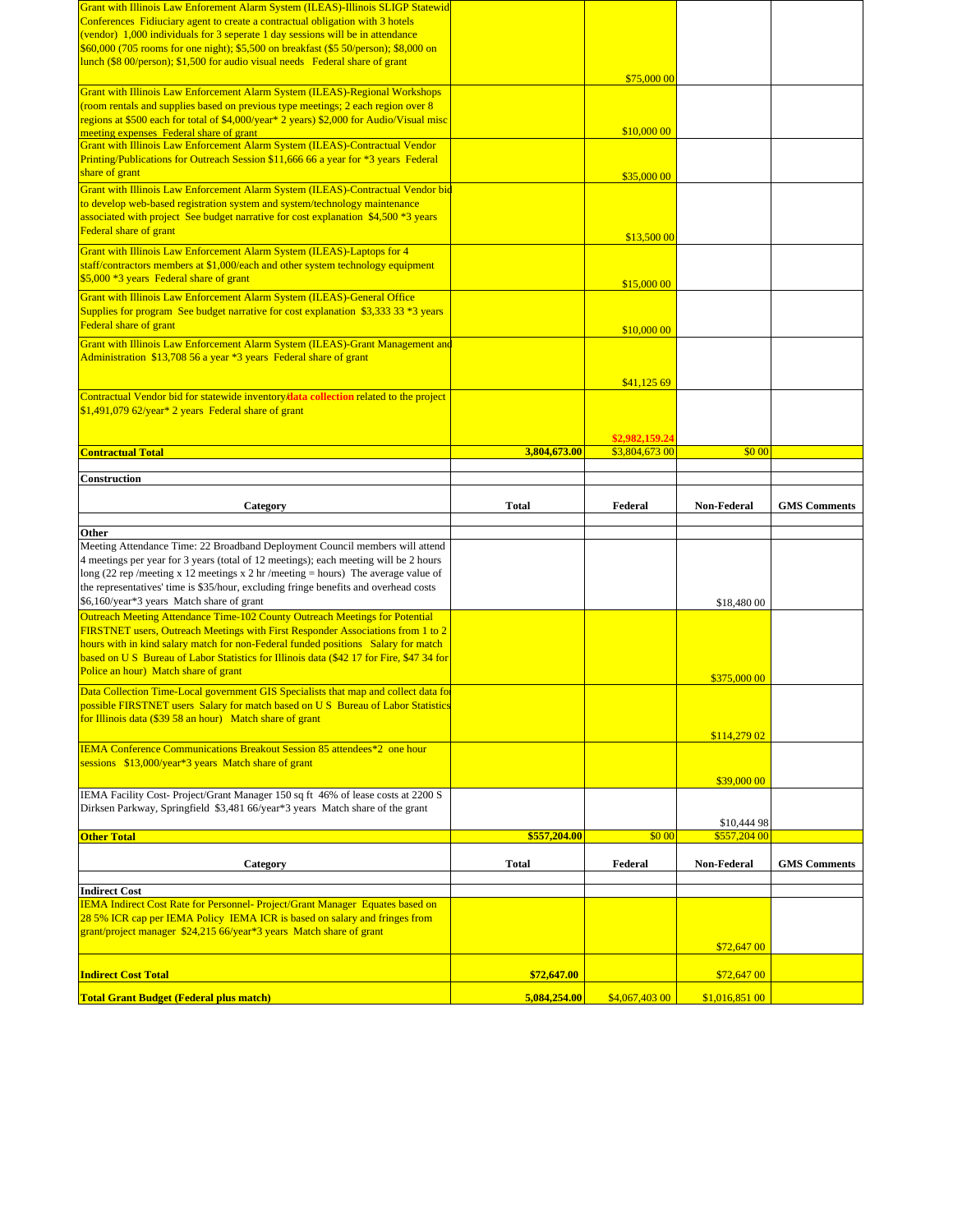### **Illinois SLIGP Budget Narrative**

### **Years 1-3 (Program activities throughout the entire grant period):**

**Personnel:** Project Manager/Grant Manager: \$139,439.00 Total Federal Costs

Federal Costs Year 1: \$24,426.00 Federal Costs Year 2: \$56,305.00 Federal Costs Year 3: \$58,708.00

The personnel costs detailed in the State of Illinois' SLIGP budget are for the cost of a Grant Manager to be employed by the State Administrative Agency, the Illinois Emergency Management Agency (IEMA). The salary costs were based upon current union contract rates for the posted title (Executive II) with yearly step increases. Salary will be funded at 100% from May  $1<sup>st</sup>$  through December 31 $<sup>st</sup>$  2014, and 75% funded for the remaining months of the grant.</sup>

#### **Fringe Benefits:** \$115,465.00 Total Federal Costs

The fringe benefits cost is based on current union contract rates as well, 40.312% for retirement, 7.65% Social Security, and \$25,416 flat insurance rate. Fringe benefits funded at 100% from May  $1<sup>st</sup>$  through December 31 $<sup>st</sup>$  2014, and 75%</sup> funded for the remaining months of the grant.

Federal Costs Year 1: \$20,187.00 Federal Costs Year 2: \$48,058.00 Federal Costs Year 3: \$47,220.00

**Category-Travel:** \$7,826.00 Total Federal Costs; \$375,000.00 Total State Costs

### **Program Manager Travel:** 8 Regional Meeting Trips

2 nights lodging \$80+ 2 days per diem (\$28 \* 2) + 200 miles (\$.56/mile) = \$328 per trip

- \* 8 regional meetings= \$2608/year
- \* 3 years =\$7,826.00

**Outreach Meeting Attendance Time:** 102 County Outreach Meetings for potential FIRSTNET users and meetings with First Responder Associations from 1 to 2 hours with .56 cents for mileage for non-Federal funded positions. State cost per year: \$125,000.00 State total cost: \$375,000.00

**Category- Supplies:** \$12,000.00 Total Federal Costs State cost per year: \$4000.00 State total cost: \$12,000.00

### **Category-Contractual Costs:** \$3,804,673.00 Total Federal Costs

Contractual costs in the budget are based on the hiring of an outreach coordinator, a network subject matter expert and an administrative assistant. The State of Illinois plans to coordinate these people through a grant with Illinois Law Enforcement Alarm System (ILEAS) that would hire contract staff as outlined in the application. The rate of pay for these people was based on current administrative assistant salaries within IEMA, and based on current contractual staff pay. These people would report to the SWIC and the Grant/Program Manager.

ILEAS has been deemed a unit of local government by IEMA legal in conjunction with the federal Department of Homeland Security, and can therefore receive grants from IEMA.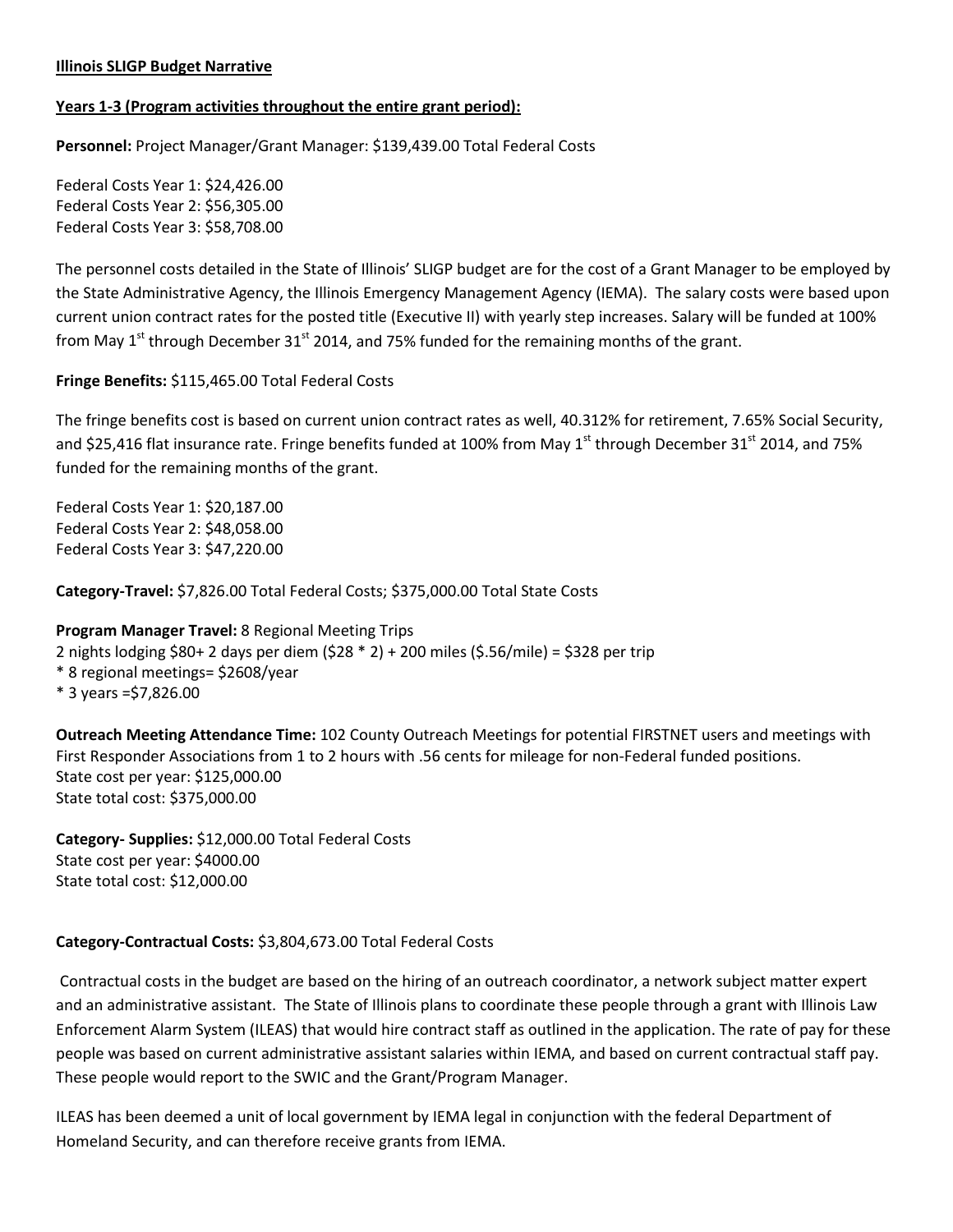Years1-3:The Network SME/System Architect salary \$39.72/hour\*1822 working hours, and Outreach Coordinator \$35/hour\*1675 working hours or 35 hours a week with no benefits for a salary of \$72,395/year\* 2 years= \$144,790 for System Architect and \$58,646 for one year for Outreach Coordinator, \$203,436 total. The administrative assistant is calculated at \$27.82/hour for 1965 working hours, no benefits, for a salary of \$54,671/year\*2 years= \$109,342 total

Other contractual costs included in the grant with the Illinois Law Enforcement Alarm System, which currently employs Illinois' SWIC. The contract for the individual serving in this capacity would be extended to continue his employment as SWIC (20% of duties) and SLIGP Program manager (80% of duties). The budgeted costs are only for the duties associated with the SLIGP Grant, not the additional duties of the SWIC and are based on the individual's current salary of \$51.50/hour for 1,748 working hours/year equals \$83,155.66 Fringes (Social Security/FICA) of 7.65 equal \$6,888.37 for a total of \$90,044.03/year for 2.5 years, \$225,110.07 total.

### **Grant Travel Costs**

Travel costs detailed in the budget are estimated for the outreach coordinator, a network subject matter expert, and an administrative assistant.

\$7,500 each for outreach coordinator, network subject matter expert, and administrative assistant based on .56 cents a mile, \$80 a night lodging, and \$28 daily per diem. Contractor Travel: \$22,500/year\*2 years=\$45,000 total.

SWIC Travel: Travel for the SWIC is based on current travel costs incurred by the SWIC on average for 3 years (\$13,300/year \*3 years= \$40,000)

Staff members will drive to various locations across the state to participate with local jurisdictions to raise awareness of the PSBN, discuss local needs and identify potential network users. Staff will also travel to 8 regional meetings throughout the state to present and increase awareness of PSBN. Rates are calculated for 3 contractual staff members at the State of Illinois approved travel reimbursement rate for mileage of \$0.56/mile, lodging at a rate of \$80 (average statewide approved lodging rate), per diem of \$28/day (Governor's Travel Board approved rate).

**Grant Conferences Costs:** Illinois SLIGP Statewide Conferences. This will be coordinated through a fiduciary agent Illinois Law Enforcement Alarm System (ILEAS) as well. Costs are based on IEMA's annual statewide conference that hosts a similar number of attendees (1000 attendees) that would be expected to attend the 3 separate SLIGP Conferences.

Costs include: Hotel rooms for 1,000 attendees (traveling 50+ miles) \* \$85 (Governor's travel board approved rate for Springfield, Illinois) \* 1 night= \$60,000 \$5,500 on breakfast (\$5.50/person\*1000); based on approved IEMA food/beverage policy rate \$8,000 on lunch (\$8.00/person\*1000); based on approved IEMA food/beverage policy rate \$1,500 for audio visual needs

### \$75,000 total

**Grant Regional Conference Costs:** Staff members will drive to various locations across the state to participate with local jurisdictions to raise awareness of the PSBN, discuss local needs and identify potential network users. Staff will also travel to 8 regional meetings throughout the state to present and increase awareness of PSBN. Rates are calculated for 3 contractual staff members at the State of Illinois approved travel reimbursement rate for mileage of \$0.56/mile,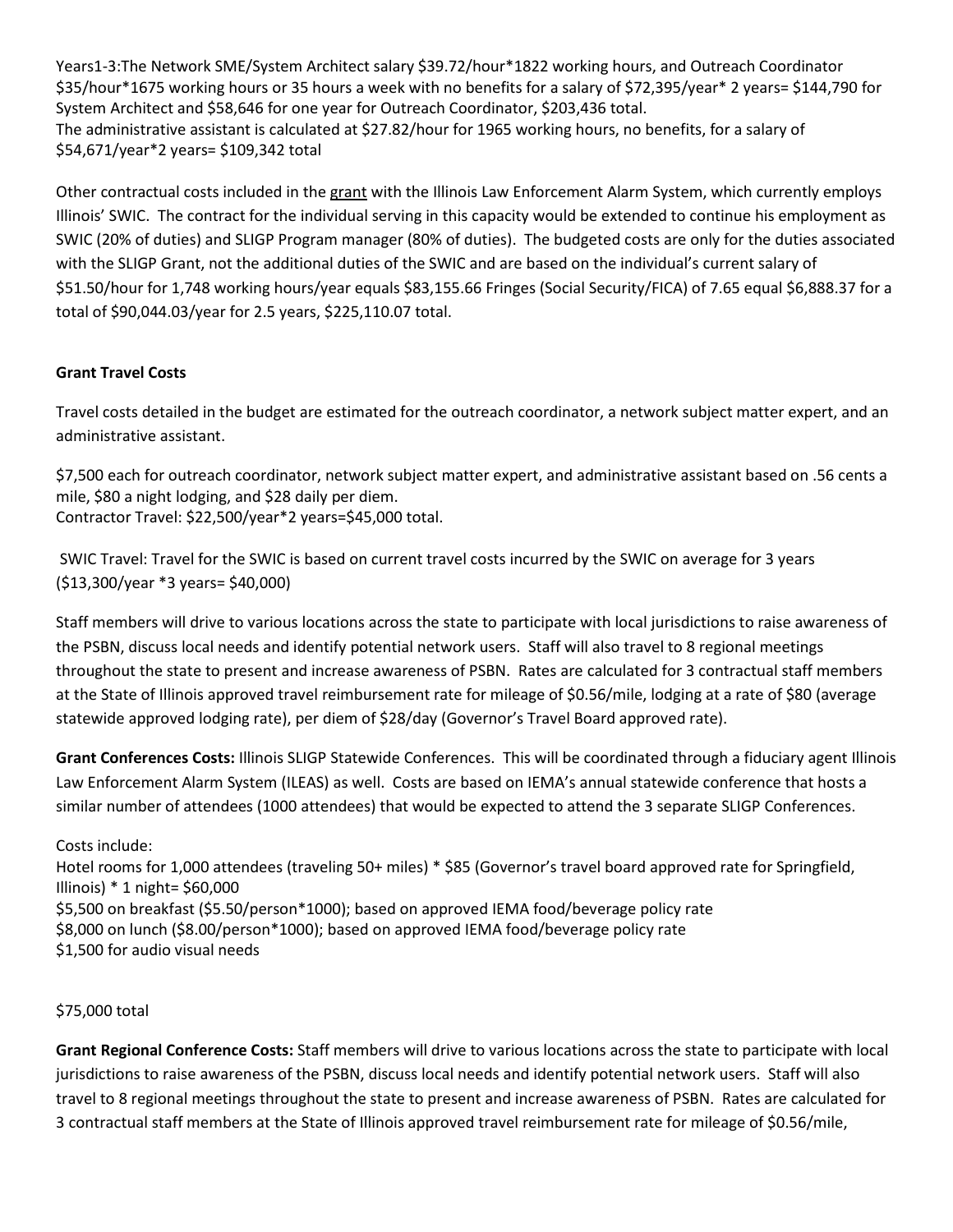lodging at a rate of \$80 (average statewide approved lodging rate), per diem of \$28/day (Governor's Travel Board approved rate) and \$2,000 for miscellaneous audio/visual equipment.

\$5,000 year\* \$10,000 total

**Grant Printing/Publications Costs:** Outreach materials and publications and business cards for outreach coordinator, subject matter expert \$11,666/year\* 3 years \$35,000 total

**Grant Website Costs:** Web based registration system and system technology maintenance associated with the system \$4,500/year\* 3 years \$13,500 total.

**Grant Office Technology Costs:** 4 laptops at \$1,000/computer and other system technology equipment \$5,000/year\*3 years= \$15,000

**Grant Supply Costs:** General Office Supplies for Program including printer ink, general supplies for establishing contractor offices \$3,333.33/year\*3 years=\$10,000

**Grant Management and Administration Costs:** Office space, telephone services and associated grant costs \$13,708.56/year\*3 years=\$41,125.69 total.

Contractual costs will also include a vendor bid for statewide inventory/data collection related to the project. The state plans to contract with an outside vendor to do the data collection related to the SLIGP Grant Phase 2. Estimated costs were based on past contractual obligations where the state has hired outside vendors to do contractual work statewide. \$1,491,079.62/year\*2 years for this project area equals \$2,982,159.24

### **Category- Other: \$436,319.98** Match Share of Grant.

**Meeting Attendance Time:** 22 Broadband Deployment Council members will attend 4 meetings per year for 3 years (total of 12 meetings); each meeting will be 2 hours long (22 rep./meeting x 12 meetings x 2 hr./meeting = hours). The average value of the representatives' time is \$35/hour, excluding fringe benefits and overhead costs. State cost per year: \$6,160.00 State total cost: \$18,480.00

**Outreach Meeting Attendance Time:** 102 County Outreach Meetings for potential FIRSTNET users, meetings with First Responder Associations from 1 to 2 hours with in kind salary match for non-Federal funded positions. Salary for match based on U.S. Bureau of Labor statistics for Illinois data (\$42.17 for Fire, \$47.34 for Police an hour). State cost per year: \$125,000.00 State total cost: \$375,000.00

**Data Collection Time:** Local government GIS Specialists that map and collect data for possible FIRSTNET users. Salary for match based on U.S. Bureau of Labor Statistics for Illinois data (\$39.58 an hour). State total cost: \$68,395

**Illinois Emergency Management Agency (IEMA) Conference, Communications Breakout Session**: (85 attendees \*2 sessions\*1 hour each, \$76.47/hour average rate which includes .56 cents for mileage) State/local cost per year: \$13,000.00 State/local total cost: \$39,000.00

**IEMA Facility Cost:** Project/Grant Manager 150 Sq. ft. .46% of lease costs at Dirksen State cost per year: \$3,481.66 State total cost: \$10,444.98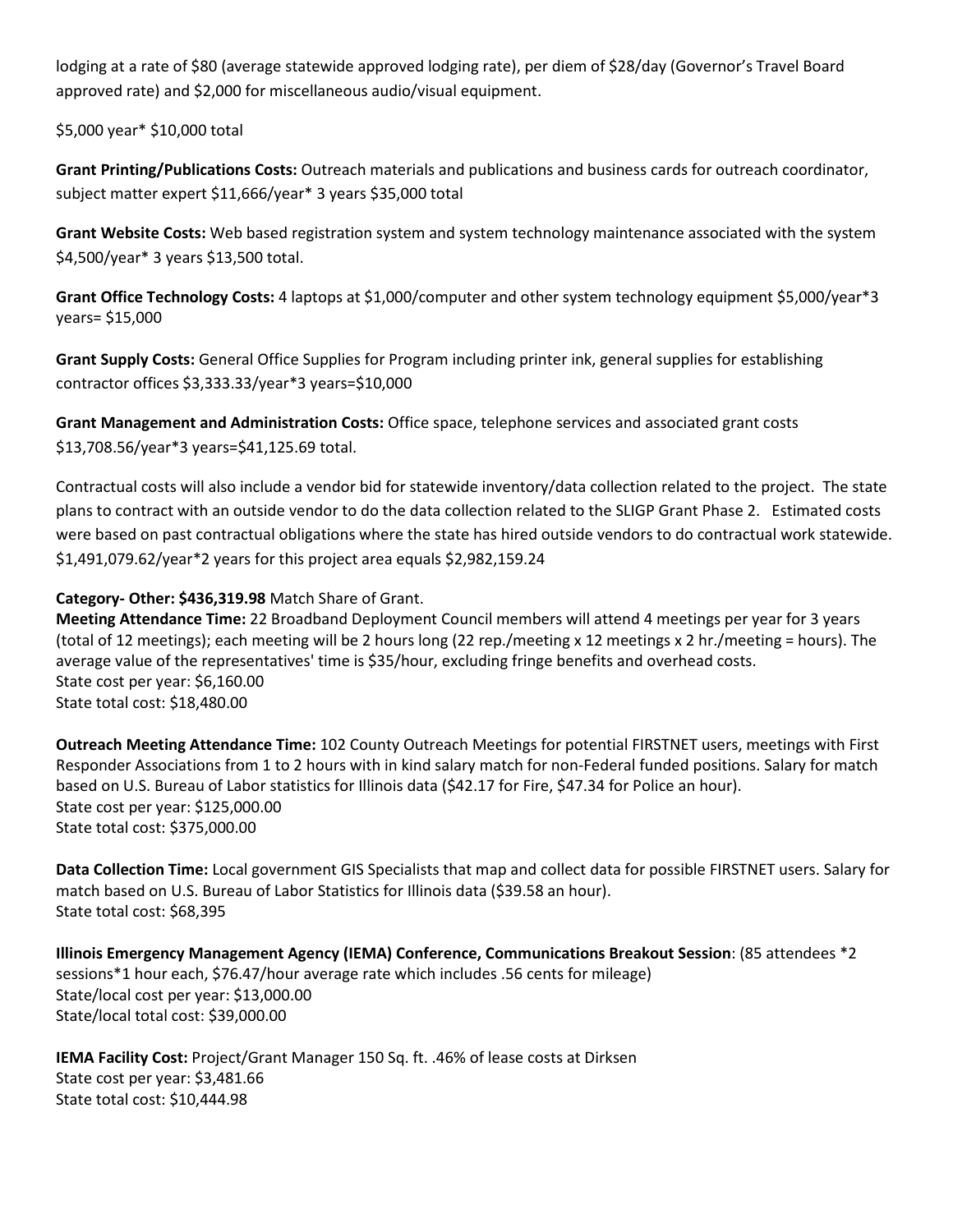## **Category-Indirect Cost: \$72,647.00** Match Share of Grant

IEMA Indirect Cost Rate for Personnel/Fringes for Project/Grant Manager based on 28.5% Indirect Cost Rate (ICR) for Agency.

State cost per year: \$24,215.66 State total cost: \$72,647.00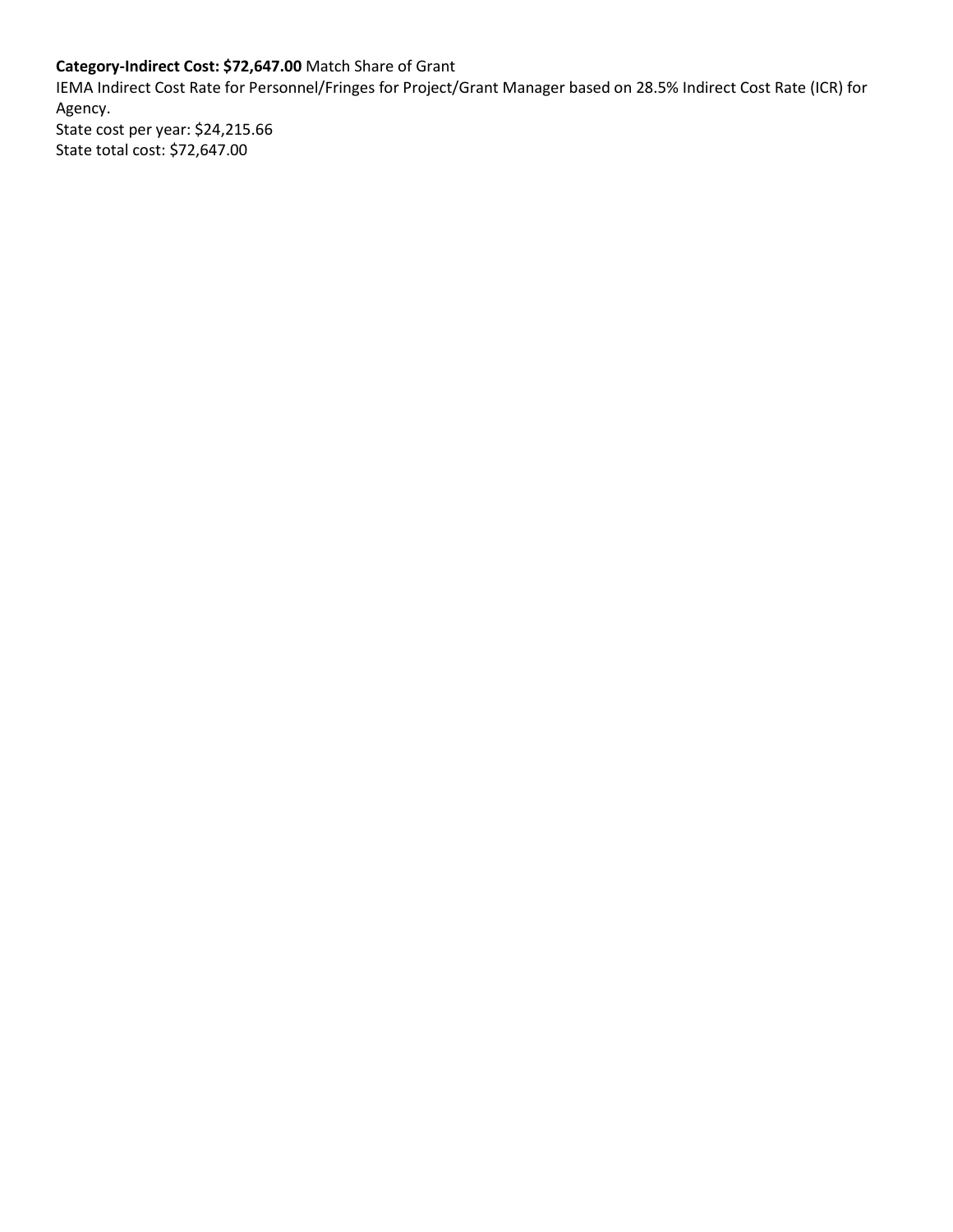# BUDGET INFORMATION - Non-Construction Programs OMB Approval No. 0348-0044

|                                  |                                           |                      |                                    |            | <b>SECTION A - BUDGET SUMMARY</b>    |                      |                        |                   |              |                     |              |  |
|----------------------------------|-------------------------------------------|----------------------|------------------------------------|------------|--------------------------------------|----------------------|------------------------|-------------------|--------------|---------------------|--------------|--|
| <b>Grant Program</b><br>Function | Catalog of Federal<br>Domestic Assistance |                      | <b>Estimated Unobligated Funds</b> |            |                                      |                      | New or Revised Budget  |                   |              |                     |              |  |
| or Activity                      | Number                                    |                      | Federal                            |            | Non-Federal                          |                      | Federal<br>Non-Federal |                   | Total        |                     |              |  |
| (a)                              | (b)                                       |                      | (c)                                |            | (d)                                  |                      | (e)<br>(f)             |                   |              | $\langle 9 \rangle$ |              |  |
| 1. SLIGP                         | 11.549                                    | 3                    |                                    | S          |                                      | l\$                  | 4,067,403.00           | \$                | 1,016,851.00 | I\$                 | 5,084,254.00 |  |
| $ 2\rangle$                      |                                           |                      |                                    |            |                                      |                      |                        |                   |              |                     | 0.00         |  |
| 3.                               |                                           |                      |                                    |            |                                      |                      |                        |                   |              |                     | 0.00         |  |
| 4.                               |                                           |                      |                                    |            |                                      |                      |                        |                   |              |                     | 0.00         |  |
| 5.<br>Totals                     |                                           | $\overline{\$}$      | $0.00^{9}$                         |            | $0.00$ <sup>\$</sup>                 |                      | 4,067,403.00           | \$                | 1,016,851.00 | \$                  | 5,084,254.00 |  |
|                                  |                                           |                      |                                    |            | <b>SECTION B - BUDGET CATEGORIES</b> |                      |                        |                   |              |                     |              |  |
| 6. Object Class Categories       |                                           |                      |                                    |            | GRANT PROGRAM, FUNCTION OR ACTIVITY  |                      |                        |                   |              |                     | Total        |  |
|                                  |                                           | (1)                  |                                    | (2)        |                                      | (3)                  |                        | $\left( 4\right)$ |              |                     | (5)          |  |
| a. Personnel                     |                                           | $\overline{s}$       | 0.00                               | \$         | 49,094.00                            | \$                   | 0.00                   |                   | 90,345.00    | S                   | 139,439.00   |  |
| b. Fringe Benefits               |                                           |                      | 0.00                               |            | 41,220.32                            |                      | 0.00                   |                   | 74,244.68    |                     | 115,465.00   |  |
| c. Travel                        |                                           |                      | 0.00                               |            | 4,352.18                             |                      | 0.00                   |                   | 378,473.82   |                     | 382,826.00   |  |
| d. Equipment                     |                                           |                      | 0.00                               |            | 0.00                                 |                      | 0.00                   |                   | 0.00         |                     | 0.00         |  |
| e. Supplies                      |                                           |                      | 0.00                               |            | 0.00                                 |                      | 0.00                   |                   | 12,000.00    |                     | 12,000.00    |  |
| f. Contractual                   |                                           |                      | 0.00                               |            | 290,489.86                           |                      | 0.00                   |                   | 3,514,183.14 |                     | 3,804,673.00 |  |
| g. Construction                  |                                           |                      | 0.00                               |            | 0.00                                 |                      | 0.00<br>0.00           |                   |              |                     | 0.00         |  |
| h. Other                         |                                           | 0.00<br>0.00<br>0.00 |                                    | 557,204.00 |                                      | 557,204.00           |                        |                   |              |                     |              |  |
|                                  | i. Total Direct Charges (sum of 6a-6h)    | 0.00<br>385,156.36   |                                    |            |                                      | 0.00<br>4,626,450.64 |                        |                   | 5,011,607.00 |                     |              |  |
| j. Indirect Charges              | 0.00                                      |                      |                                    | 0.00       | 0.00                                 |                      | 72,647.00              |                   |              | 72,647.00           |              |  |
| k. TOTALS (sum of 6i and 6j)     |                                           | l\$                  | 0.00                               |            | 385,156.36                           | \$                   | 0.00                   | \$                | 4,699,097.64 | \$                  | 5,084,254.00 |  |
| 7. Program Income                |                                           | l\$                  |                                    | \$         |                                      | \$                   |                        | l\$               |              | \$                  | 0.00         |  |
|                                  |                                           |                      |                                    |            |                                      |                      |                        |                   |              |                     |              |  |